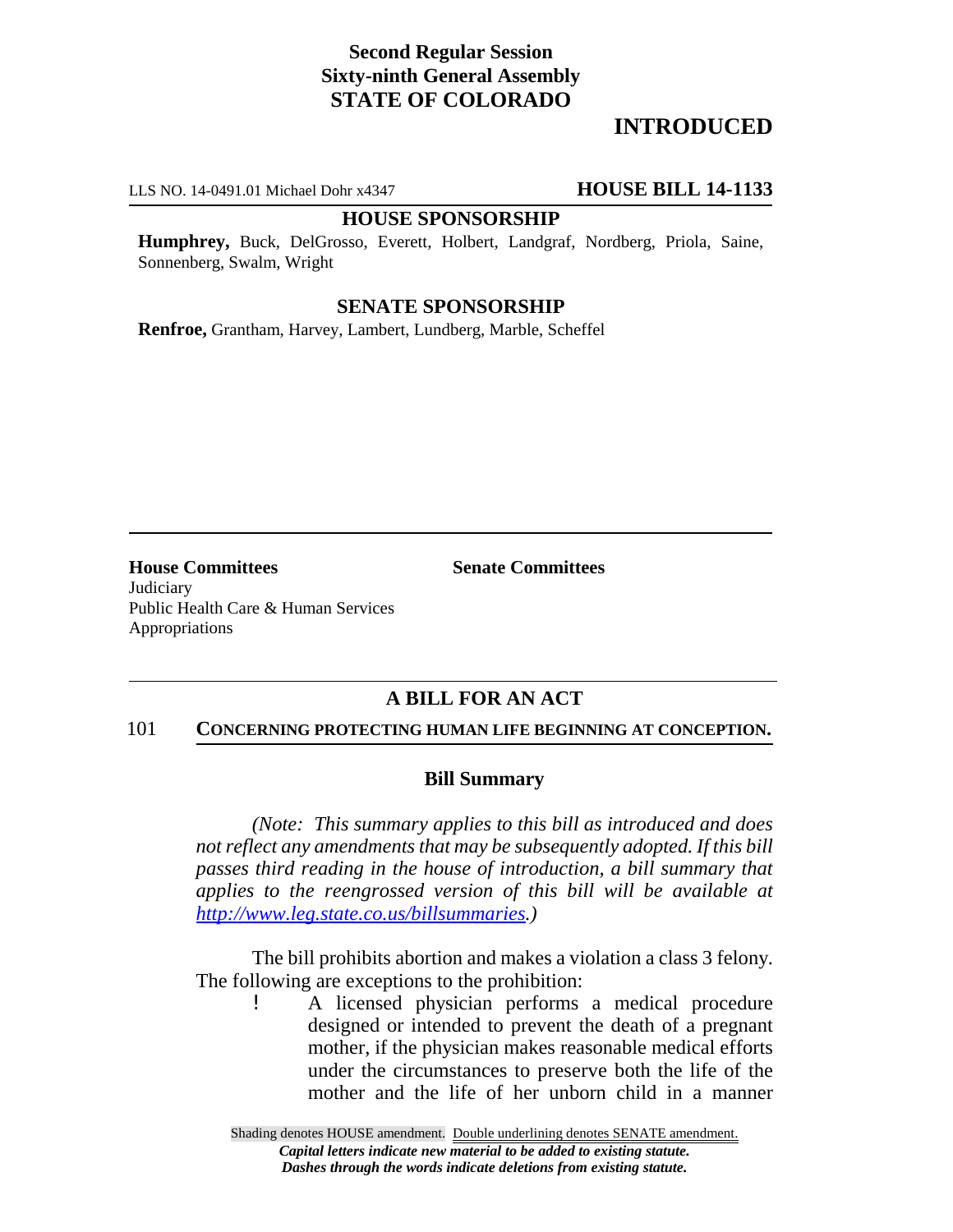consistent with conventional medical practice; and

! A licensed physician provides medical treatment to the mother that results in the accidental or unintentional injury or death to the unborn child.

The pregnant mother upon whom an abortion is performed or attempted is not subject to a criminal penalty. The sale and use of contraception is not prohibited by the bill. A conviction related to the abortion prohibition constitutes unprofessional conduct for purposes of physician licensing.

*Be it enacted by the General Assembly of the State of Colorado:*

 **SECTION 1. Legislative intent.** (1) It is the intent of the general assembly to make the practice of abortion illegal in the state of Colorado. In doing so, the general assembly has chosen not to repeal the existing statutes or portions of statutes that relate to abortion in the state of Colorado. It is the intent of the general assembly that those statutes or portions of statutes that relate to abortion not be enforced as long as part 9 of article 6 of title 18, Colorado Revised Statutes, is in effect.

 (2) It is the further intent of the general assembly that if and as long as any portion of part 9 of article 6 of title 18, Colorado Revised Statutes, is declared unconstitutional by an appellate court, the existing statutes or portions of statutes that relate to abortion shall be enforced as law.

 **SECTION 2.** In Colorado Revised Statutes, **add** part 9 to article 6 of title 18 as follows:

 PART 9 17 ABORTION PROHIBITION **18-6-901. Definitions.** AS USED IN THIS PART 9, UNLESS THE CONTEXT OTHERWISE REQUIRES: (1) "FERTILIZATION" MEANS THAT POINT IN TIME WHEN A MALE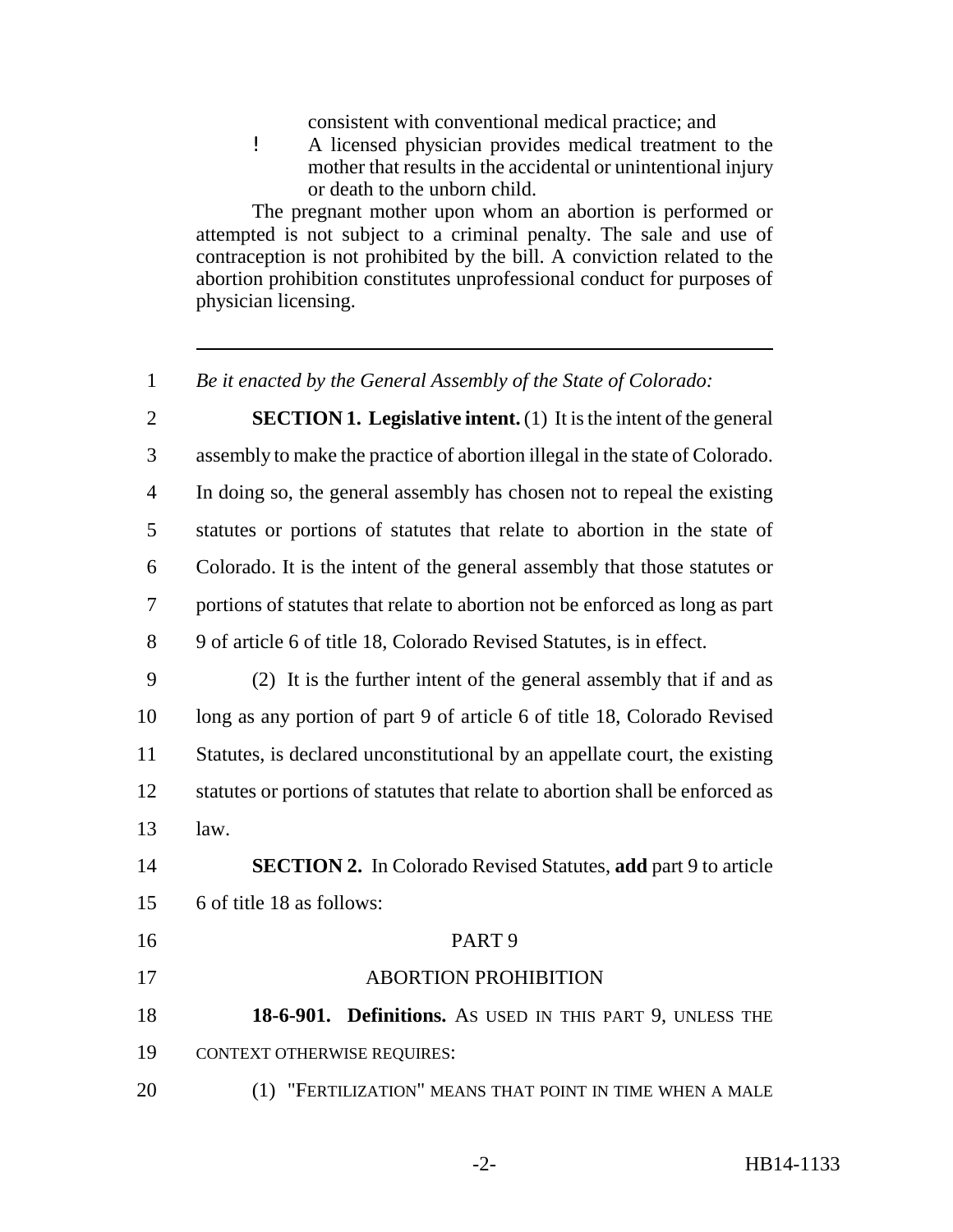HUMAN SPERM PENETRATES THE ZONA PELLUCIDA OF A FEMALE HUMAN OVUM.

 (2) "PREGNANT" OR "PREGNANCY" MEANS THE HUMAN FEMALE REPRODUCTIVE CONDITION OF HAVING A LIVING UNBORN HUMAN BEING WITHIN HER BODY THROUGHOUT THE ENTIRE EMBRYONIC AND FETAL AGES OF THE UNBORN CHILD FROM FERTILIZATION TO FULL GESTATION AND CHILDBIRTH.

 (3) "UNBORN HUMAN BEING" OR "UNBORN CHILD" MEANS AN INDIVIDUAL LIVING MEMBER OF THE SPECIES HOMO SAPIENS, THROUGHOUT THE ENTIRE EMBRYONIC AND FETAL AGES OF THE UNBORN CHILD FROM FERTILIZATION TO FULL GESTATION AND CHILDBIRTH.

 **18-6-902. Abortion prohibition.** (1) A PERSON SHALL NOT KNOWINGLY ADMINISTER TO, PRESCRIBE FOR, PROCURE FOR, OR SELL TO A PREGNANT MOTHER ANY MEDICINE, DRUG, OR OTHER SUBSTANCE WITH THE SPECIFIC INTENT OF CAUSING OR ABETTING THE TERMINATION OF THE LIFE OF AN UNBORN HUMAN BEING.A PERSON SHALL NOT KNOWINGLY USE OR EMPLOY ANY INSTRUMENT OR PROCEDURE UPON A PREGNANT MOTHER WITH THE SPECIFIC INTENT OF CAUSING OR ABETTING THE TERMINATION OF THE LIFE OF AN UNBORN HUMAN BEING.

20 (2) A VIOLATION OF THIS SECTION IS A CLASS 3 FELONY.

 (3) (a) A LICENSED PHYSICIAN WHO PERFORMS A MEDICAL PROCEDURE DESIGNED OR INTENDED TO PREVENT THE DEATH OF A PREGNANT MOTHER IS NOT GUILTY OF VIOLATING THIS SECTION IF THE PHYSICIAN MAKES REASONABLE MEDICAL EFFORTS TO PRESERVE BOTH THE LIFE OF THE MOTHER AND THE LIFE OF HER UNBORN CHILD IN A MANNER CONSISTENT WITH CONVENTIONAL MEDICAL PRACTICE.

(b) A LICENSED PHYSICIAN WHO PROVIDES MEDICAL TREATMENT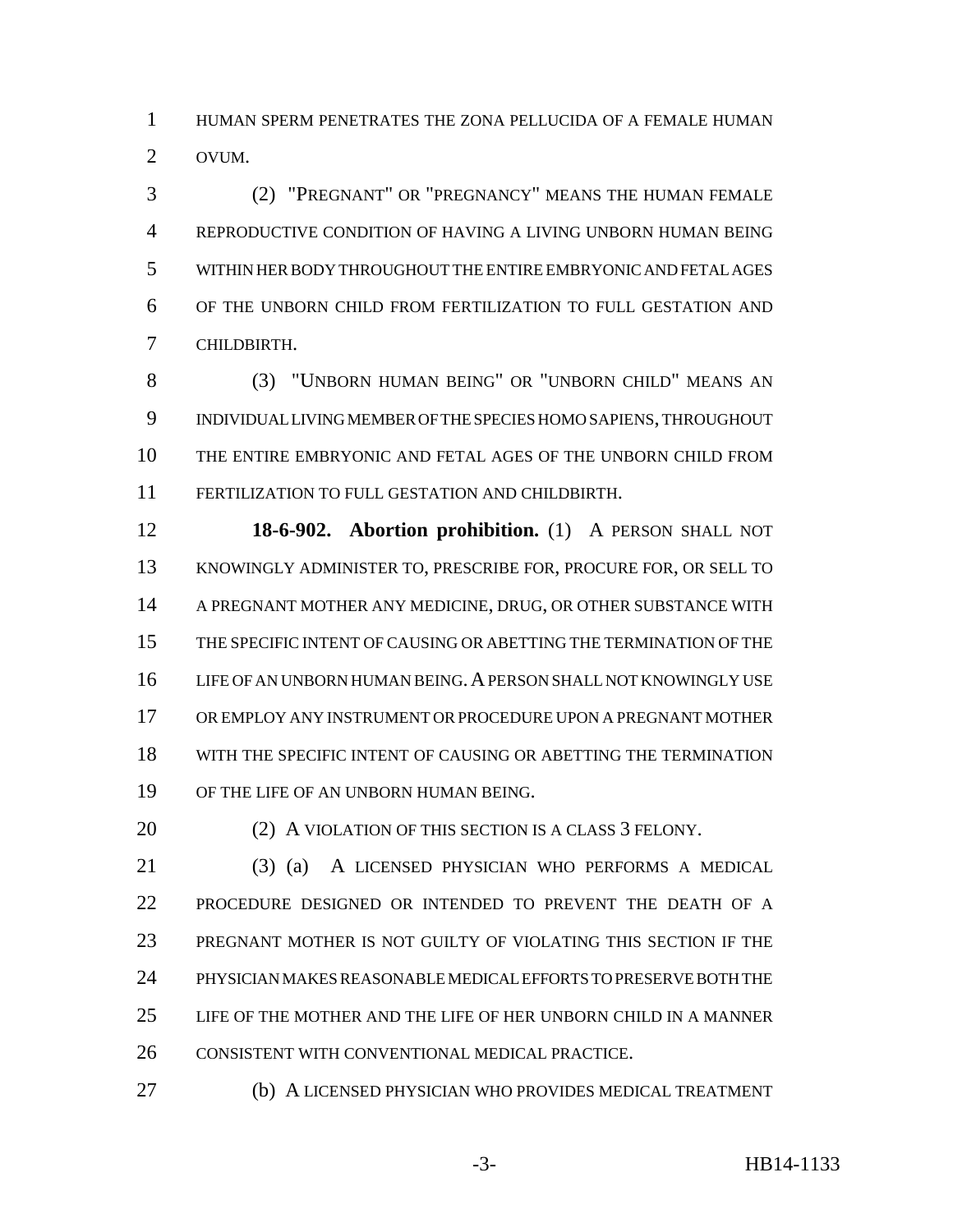TO A PREGNANT MOTHER THAT RESULTS IN THE ACCIDENTAL OR UNINTENTIONAL INJURY TO OR DEATH OF HER UNBORN CHILD IS NOT GUILTY OF VIOLATING THIS SECTION.

 (c) A PREGNANT MOTHER UPON WHOM AN ABORTION IS PERFORMED OR ATTEMPTED IS NOT GUILTY OF VIOLATING THIS SECTION. (4) NOTHING IN THIS SECTION SHALL BE CONSTRUED TO PROHIBIT THE SALE, USE, PRESCRIPTION, OR ADMINISTRATION OF A CONTRACEPTIVE MEASURE, DEVICE, DRUG, OR CHEMICAL IF IT IS ADMINISTERED PRIOR TO CONCEPTION AND IF THE CONTRACEPTIVE MEASURE, DEVICE, DRUG, OR CHEMICAL IS SOLD, USED, PRESCRIBED, OR ADMINISTERED IN ACCORDANCE WITH MANUFACTURER INSTRUCTIONS.

 **SECTION 3.** In Colorado Revised Statutes, 18-3.5-103, **amend** (1) as follows:

 **18-3.5-103. Unlawful termination of pregnancy in the first degree.** (1) A person commits the offense of unlawful termination of pregnancy in the first degree if, with the intent to terminate unlawfully the pregnancy of a woman, the person unlawfully terminates the woman's 18 pregnancy IN A MANNER OTHER THAN DESCRIBED IN SECTION 18-6-902(1). **SECTION 4.** In Colorado Revised Statutes, 18-3.5-104, **amend** (1) as follows:

 **18-3.5-104. Unlawful termination of pregnancy in the second degree.** (1) A person commits the offense of unlawful termination of pregnancy in the second degree if the person knowingly causes the unlawful termination of the pregnancy of a woman IN A MANNER OTHER 25 THAN DESCRIBED IN SECTION 18-6-902 (1).

 **SECTION 5.** In Colorado Revised Statutes, 18-3.5-105, **amend** (1) as follows: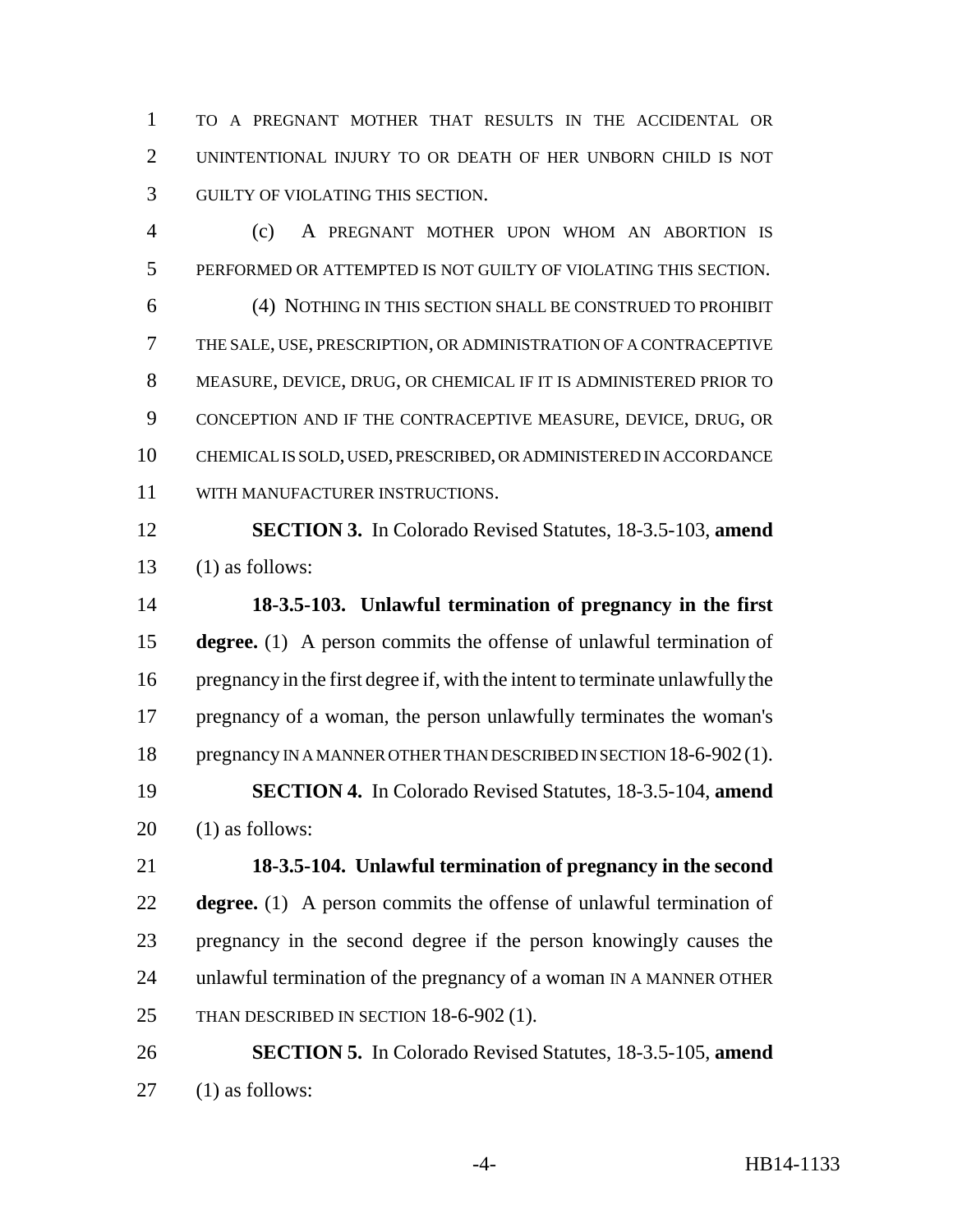**18-3.5-105. Unlawful termination of pregnancy in the third degree.** (1) A person commits the offense of unlawful termination of pregnancy in the third degree if, under circumstances manifesting extreme indifference to the value of human life, the person knowingly engages in conduct that creates a grave risk of death to another person, and thereby causes the unlawful termination of the pregnancy of a woman IN A MANNER OTHER THAN DESCRIBED IN SECTION 18-6-902 (1).

 **SECTION 6.** In Colorado Revised Statutes, 18-3.5-106, **amend** (1) as follows:

 **18-3.5-106. Unlawful termination of pregnancy in the fourth degree.** (1) A person commits the offense of unlawful termination of pregnancy in the fourth degree if the person recklessly causes the unlawful termination of the pregnancy of a woman, IN A MANNER OTHER THAN DESCRIBED IN SECTION 18-6-902 (1), at such time as the person knew or reasonably should have known that the woman was pregnant.

 **SECTION 7.** In Colorado Revised Statutes, 18-3.5-107, **amend** (1) as follows:

 **18-3.5-107. Vehicular unlawful termination of pregnancy.** (1) If a person operates or drives a motor vehicle in a reckless manner, and this conduct is the proximate cause of the unlawful termination of the pregnancy of a woman, such person commits vehicular unlawful 22 termination of pregnancy IN A MANNER OTHER THAN DESCRIBED IN SECTION 18-6-902 (1).

 **SECTION 8.** In Colorado Revised Statutes, 18-3.5-108, **amend** 25  $(1)$  (a) as follows:

 **18-3.5-108. Aggravated vehicular unlawful termination of pregnancy - definitions.** (1) (a) If a person operates or drives a motor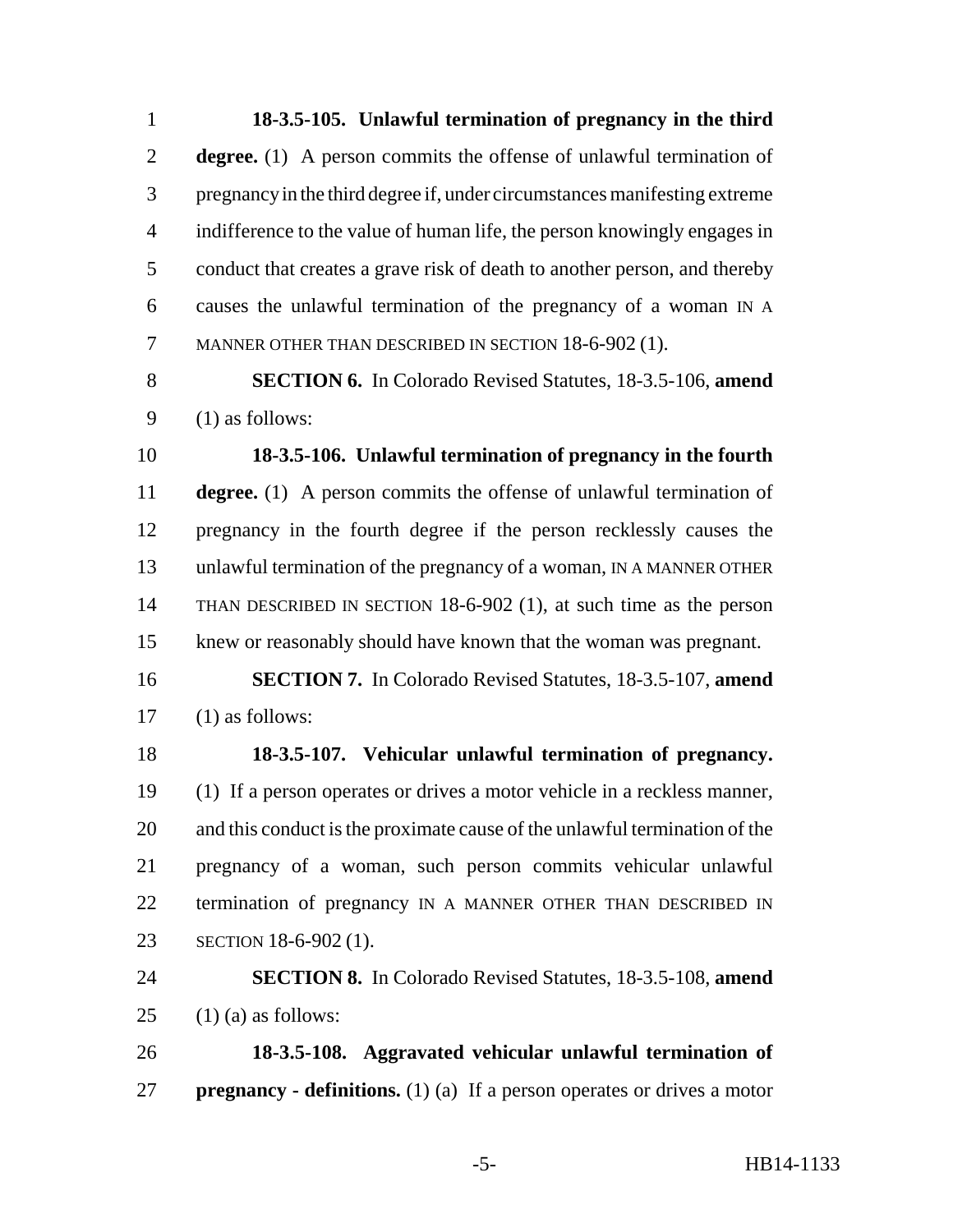vehicle while under the influence of alcohol or one or more drugs, or a 2 combination of both alcohol and one or more drugs, and this conduct is the proximate cause of the unlawful termination of the pregnancy of a woman, such person commits aggravated vehicular unlawful termination of pregnancy IN A MANNER OTHER THAN DESCRIBED IN SECTION 18-6-902 (1). This is a strict liability crime.

 **SECTION 9.** In Colorado Revised Statutes, 18-3.5-109, **amend** (1) as follows:

 **18-3.5-109. Careless driving resulting in unlawful termination of pregnancy - penalty.** (1) A person who drives a motor vehicle, bicycle, electrical assisted bicycle, or low-power scooter in a careless and imprudent manner, without due regard for the width, grade, curves, corners, traffic, and use of the streets and highways and all other attendant circumstances and causes the unlawful termination of a pregnancy of a woman is guilty of careless driving, resulting in unlawful termination of 16 pregnancy IN A MANNER OTHER THAN DESCRIBED IN SECTION 18-6-902(1). A person convicted of careless driving of a bicycle or electrical assisted bicycle resulting in the unlawful termination of pregnancy shall not be subject to the provisions of section 42-2-127, C.R.S.

 **SECTION 10.** In Colorado Revised Statutes, 12-36-117, **add** (1) (nn) as follows:

 **12-36-117. Unprofessional conduct.** (1) "Unprofessional conduct" as used in this article means:

 (nn) A CONVICTION FOR VIOLATING SECTION 18-6-902, C.R.S., 25 REGARDING THE PROHIBITION OF ABORTIONS.

 **SECTION 11. Potential appropriation.** Pursuant to section 2-2-703, Colorado Revised Statutes, any bill that results in a net increase